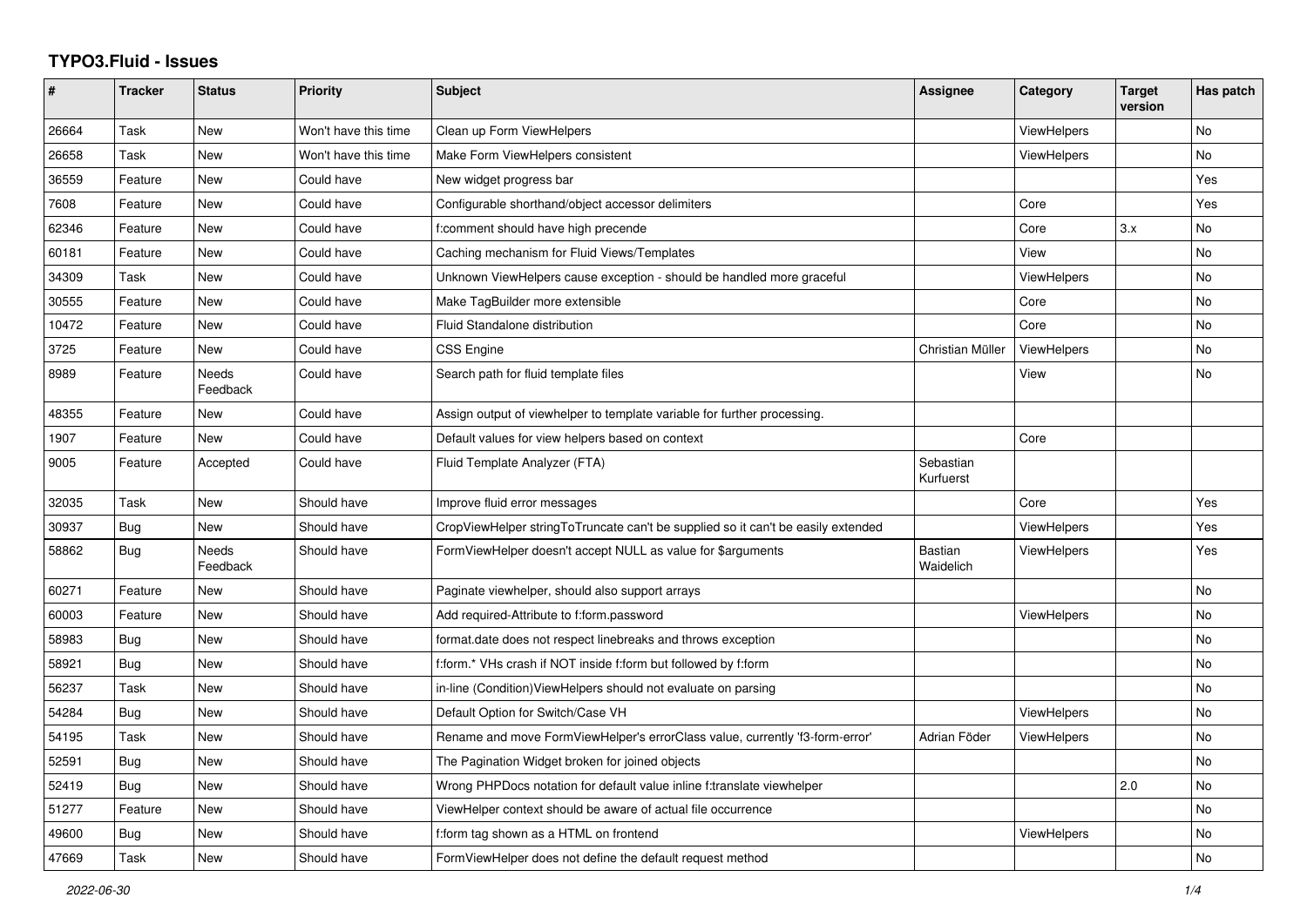| #     | <b>Tracker</b> | <b>Status</b> | Priority    | Subject                                                                                                     | <b>Assignee</b>        | Category    | <b>Target</b><br>version | Has patch |
|-------|----------------|---------------|-------------|-------------------------------------------------------------------------------------------------------------|------------------------|-------------|--------------------------|-----------|
| 46545 | Feature        | New           | Should have | Better support for arrays in options of SelectViewHelper                                                    |                        |             |                          | <b>No</b> |
| 45394 | Task           | New           | Should have | Forwardport Unit test for standalone view                                                                   |                        | View        |                          | No        |
| 45153 | Feature        | New           | Should have | f:be.menus.actionMenuItem - Detection of the current select option is insufficient                          |                        |             |                          | No        |
| 43072 | Task           | New           | Should have | Remove TOKENS for adding templates fallback in Backporter                                                   |                        | View        |                          | No        |
| 43071 | Task           | New           | Should have | Remove TOKENS for adding fallback teplates in B                                                             |                        |             |                          | No        |
| 42743 | Task           | New           | Should have | Remove inline style for hidden form fields                                                                  |                        |             |                          | No        |
| 42397 | Feature        | New           | Should have | Missing viewhelper for general links                                                                        |                        |             |                          | No        |
| 40081 | Feature        | New           | Should have | Allow assigned variables as keys in arrays                                                                  |                        |             |                          | No        |
| 39990 | Bug            | New           | Should have | Same form twice in one template: hidden fields for empty values are only rendered<br>once                   |                        | Core        |                          | No        |
| 39936 | Feature        | <b>New</b>    | Should have | registerTagAttribute should handle default values                                                           |                        | ViewHelpers |                          | <b>No</b> |
| 38130 | Feature        | New           | Should have | Checkboxes and multiple select fields should have an assignable default value                               |                        |             |                          | No        |
| 37619 | <b>Bug</b>     | New           | Should have | Fatal Error when using variable in name attribute of Section ViewHelper                                     |                        | ViewHelpers |                          | No        |
| 37095 | Feature        | New           | Should have | It should be possible to set a different template on a Fluid TemplateView inside an<br>action               | Christopher<br>Hlubek  |             |                          | No        |
| 36655 | Bug            | New           | Should have | <b>Pagination Links</b>                                                                                     |                        | Widgets     |                          | No        |
| 36410 | Feature        | New           | Should have | Allow templates to send arguments back to layout                                                            |                        | ViewHelpers |                          | <b>No</b> |
| 33215 | Feature        | New           | Should have | RFC: Dynamic values in ObjectAccess paths                                                                   |                        |             |                          | No        |
| 31955 | Feature        | New           | Should have | f:uri.widget                                                                                                |                        | Widgets     |                          | <b>No</b> |
| 28554 | Bug            | New           | Should have | (v4) implement feature flag to disable caching                                                              |                        |             |                          | No        |
| 28553 | <b>Bug</b>     | New           | Should have | improve XHProf test setup                                                                                   |                        |             |                          | No        |
| 28552 | Bug            | New           | Should have | (v5) write ViewHelper test for compiled run; adjust functional test to do two passes<br>(uncached & cached) |                        |             |                          | No        |
| 28550 | <b>Bug</b>     | New           | Should have | (v4) make widgets cacheable, i.e. not implement childnodeaccess interface                                   |                        |             |                          | No        |
| 28549 | Bug            | New           | Should have | make widgets cacheable, i.e. not implement childnodeaccess interface                                        |                        |             |                          | No        |
| 12863 | <b>Bug</b>     | New           | Should have | Attributes of a viewhelper can't contain a '-'                                                              | Sebastian<br>Kurfuerst | Core        |                          | No        |
| 10911 | Task           | New           | Should have | Tx_Fluid_ViewHelpers_Form_AbstractFormViewHelper->renderHiddenIdentityField<br>should be more reliable      |                        | ViewHelpers |                          | No        |
| 8648  | <b>Bug</b>     | New           | Should have | format.crop ViewHelper should support all features of the crop stdWrap function                             |                        | ViewHelpers |                          | No        |
| 3481  | Bug            | New           | Should have | Use ViewHelperVariableContainer in PostParseFacet                                                           |                        | Core        |                          | No        |
| 28551 | <b>Bug</b>     | Accepted      | Should have | (v4) backport VHTest                                                                                        | Sebastian<br>Kurfuerst |             |                          | No        |
| 5933  | Feature        | Accepted      | Should have | Optional section rendering                                                                                  | Sebastian<br>Kurfuerst | ViewHelpers |                          | No        |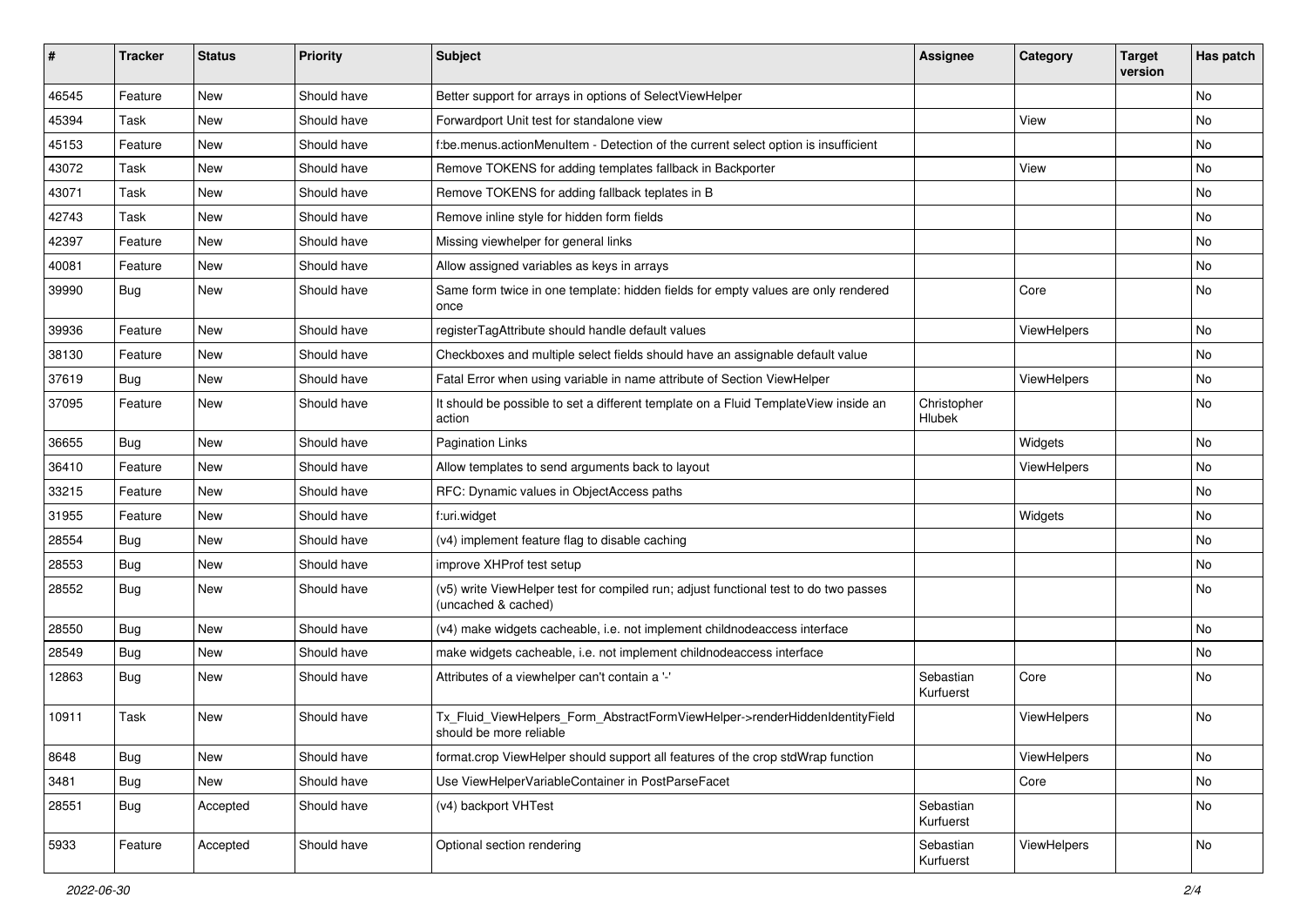| $\#$  | <b>Tracker</b> | <b>Status</b>       | <b>Priority</b> | Subject                                                                             | <b>Assignee</b>             | Category           | <b>Target</b><br>version | Has patch |
|-------|----------------|---------------------|-----------------|-------------------------------------------------------------------------------------|-----------------------------|--------------------|--------------------------|-----------|
| 46289 | Bug            | Needs<br>Feedback   | Should have     | Enable Escaping Interceptor in XML request format                                   |                             | View               | 2.0.1                    | <b>No</b> |
| 46091 | Task           | Needs<br>Feedback   | Should have     | Show source file name and position on exceptions during parsing                     |                             |                    |                          | No        |
| 36662 | Bug            | Needs<br>Feedback   | Should have     | Checked state isn't always correct when property is collection                      | Kevin Ulrich<br>Moschallski | <b>ViewHelpers</b> | 1.1.1                    | No        |
| 33394 | Feature        | Needs<br>Feedback   | Should have     | Logical expression parser for BooleanNode                                           | <b>Tobias Liebig</b>        | Core               |                          | No        |
| 8491  | Task           | Needs<br>Feedback   | Should have     | link.action and uri.action differ in absolute argument                              | Karsten<br>Dambekalns       | <b>ViewHelpers</b> |                          | No        |
| 3291  | Feature        | Needs<br>Feedback   | Should have     | Cacheable viewhelpers                                                               |                             |                    |                          | No        |
| 65424 | Bug            | Under Review        | Should have     | SelectViewHelper must respect option(Value Label)Field for arrays                   |                             | ViewHelpers        |                          | No        |
| 55008 | <b>Bug</b>     | <b>Under Review</b> | Should have     | Interceptors should be used in Partials                                             | Christian Müller            |                    |                          | No        |
| 53806 | Bug            | Under Review        | Should have     | Paginate widget maximumNumberOfLinks rendering wrong number of links                | Bastian<br>Waidelich        | Widgets            |                          | No        |
| 52640 | Feature        | <b>Under Review</b> | Should have     | Create an UnlessViewHelper as opposite to the IfViewHelper                          | Marc Neuhaus                |                    |                          | <b>No</b> |
| 50888 | Bug            | <b>Under Review</b> | Should have     | WSOD by changing name of section and if Fluid caches are generated                  |                             |                    |                          | No        |
| 49756 | Feature        | <b>Under Review</b> | Should have     | Select values by array key in checkbox viewhelper                                   |                             |                    |                          | No        |
| 47006 | <b>Bug</b>     | <b>Under Review</b> | Should have     | widget identifier are not unique                                                    |                             |                    |                          | No        |
| 46257 | Feature        | Under Review        | Should have     | Add escape sequence support for Fluid                                               |                             | Core               |                          | No        |
| 44234 | Bug            | <b>Under Review</b> | Should have     | selectViewHelper's sorting does not respect locale collation                        |                             | ViewHelpers        | 2.1                      | No        |
| 43346 | Feature        | Under Review        | Should have     | Allow property mapping configuration via template                                   | Karsten<br>Dambekalns       | <b>ViewHelpers</b> | 2.1                      | No        |
| 40998 | Bug            | Under Review        | Should have     | Missing parent request namespaces in form field name prefix                         | Sebastian<br>Kurfuerst      | <b>ViewHelpers</b> | 1.1.1                    | No        |
| 34682 | <b>Bug</b>     | <b>Under Review</b> | Should have     | Radio Button missing checked on validation error                                    |                             | ViewHelpers        |                          | No        |
| 13045 | <b>Bug</b>     | New                 | Should have     | Entity decode of strings are different between if-conditions and output of variable |                             |                    |                          |           |
| 9950  | Task           | New                 | Should have     | Binding to nested arrays impossible for form-elements                               |                             | <b>ViewHelpers</b> |                          |           |
| 9514  | Feature        | New                 | Should have     | Support explicit Array Arguments for ViewHelpers                                    |                             |                    |                          |           |
| 4704  | Feature        | New                 | Should have     | Improve parsing exception messages                                                  |                             | Core               |                          |           |
| 45345 | Feature        | Needs<br>Feedback   | Should have     | Easy to use comments for fluid that won't show in output                            |                             |                    |                          |           |
| 52536 | Bug            | <b>Under Review</b> | Should have     | Errorclass not set if no property-attribute set                                     |                             |                    |                          |           |
| 60856 | <b>Bug</b>     | New                 | Must have       | Target attribute not supported by the form viewhelper                               |                             | ViewHelpers        |                          | Yes       |
| 51239 | Bug            | <b>Under Review</b> | Must have       | AbstractViewHelper use incorrect method signature for "\$this->systemLogger->log()" | Adrian Föder                | Core               |                          | Yes       |